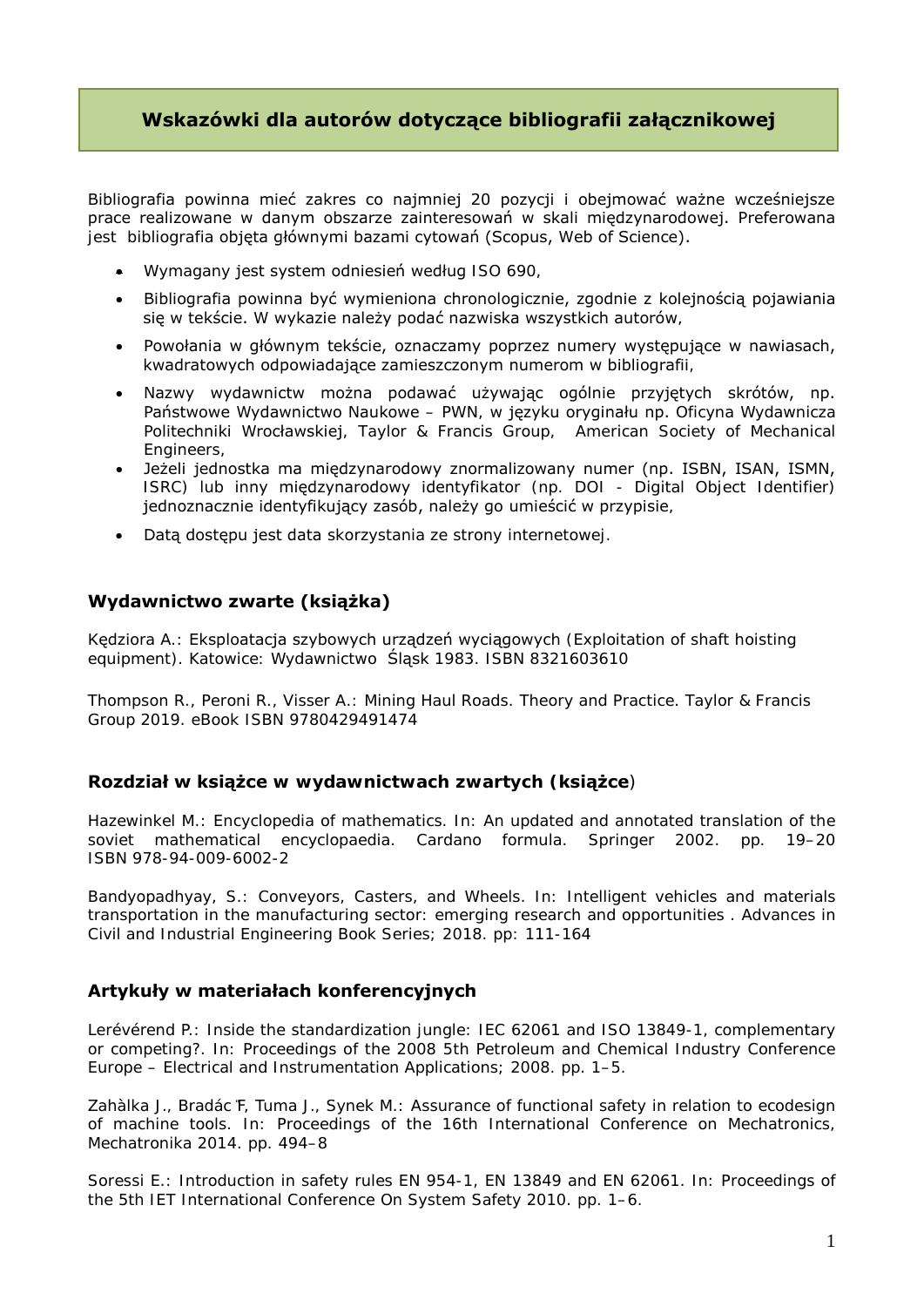# **Artykuł w wydawnictwie ciągłym (np. w czasopiśmie)**

Aneziris O.N., Papazoglou I.A., Konstandinidou M., Baksteen H., Mud M., Damen M., Bellamy L.J., Oh J.,: Quantification of occupational risk owing to contact with moving parts of machines. Saf. Sci. 2013. 51, pp. 382–396.

Hietikko M. , Malm T. , Alanen J.: Risk estimation studies in the context of a machine control function. Rel Eng ss Sys Safety 2011. 96(7), pp. 767–74

Backstrom T., Doos M.: Problems with machine safeguards in automated installations. Int. J. Ind. Ergon. 2000. 25(6), pp. 573–585.

Janoszek T., Łączny M.J., Stańczyk K., Smoliński A., Wiatowski M.: Modelling of gas flow in the underground coal gasification process and its interactions with the rock environment. Sustain. Min. 2013. No 12, pp. 8-20

Ekneligoda T.C., Marshall A.M.: A coupled thermal-mechanical numerical model of underground coal gasification (UCG) including spontaneous coal combustion and its effects. International Journal of Coal Geology 2018. 199, pp. 31-38.

Rošer J., Potočnik D., Vulić M.: Analysis of dynamic surface subsidence at the underground coal mining site in velenje, Slovenia through Modified Sigmoidal Function. Minerals 2018. No 8, pp. 1-13

#### **Normy**

ISO 13849-1. Safety-related parts of control systems – part 1: general principles for design.: Standard. International Organization for Standardization 2006

IEC62061. Safety of machinery-functional safety of safety-related electrical, electronic and programmable electronic control systems. International Electrotechnical Commission 2005

#### **Przepisy prawa**

Directive M. 2006. 2006/42/EC, Tech. rep., European Parliament and Council of the European Union, Brussels, Belgium

#### **Dokumenty elektroniczne /Strona internetowa /Podstrona internetowa / publikacja w Internecie**

Siemens A.G.: Safety evaluation tool. [http://www.industry.siemens.com/topics](http://www.industry.siemens.com/topics%20/global/en/safety-integrated/machine-safety/safety-evaluation-tool/pages/default.aspx)  [/global/en/safety-integrated/machine-safety/safety-evaluation-tool/pages/default.aspx](http://www.industry.siemens.com/topics%20/global/en/safety-integrated/machine-safety/safety-evaluation-tool/pages/default.aspx) [accessed: 28.01.2020]

SolidWorks Help: SolidWorks Flow Simulation Overview. [https://help.solidworks.com/2018/english/SolidWorks/floxpress/c\\_flow\\_simulation\\_overview.ht](https://help.solidworks.com/2018/english/SolidWorks/floxpress/c_flow_simulation_overview.htm) [m](https://help.solidworks.com/2018/english/SolidWorks/floxpress/c_flow_simulation_overview.htm) [accessed: 28.01.2020]

#### **Prace badawcze, rozwojowe, sprawozdania i inne niepublikowane dokumenty**

Kowalski J.: Rozkład obciążenia obudowy zmechanizowanej w ścianie zawałowej i jego powiązania z prognozą utrzymania stropu. [Mechanized support load distribution in the caving longwall and its relation to the roof maintenance forecast] Documentation from the implementation of the own research project, GIG documentation 2009 (unpublished)